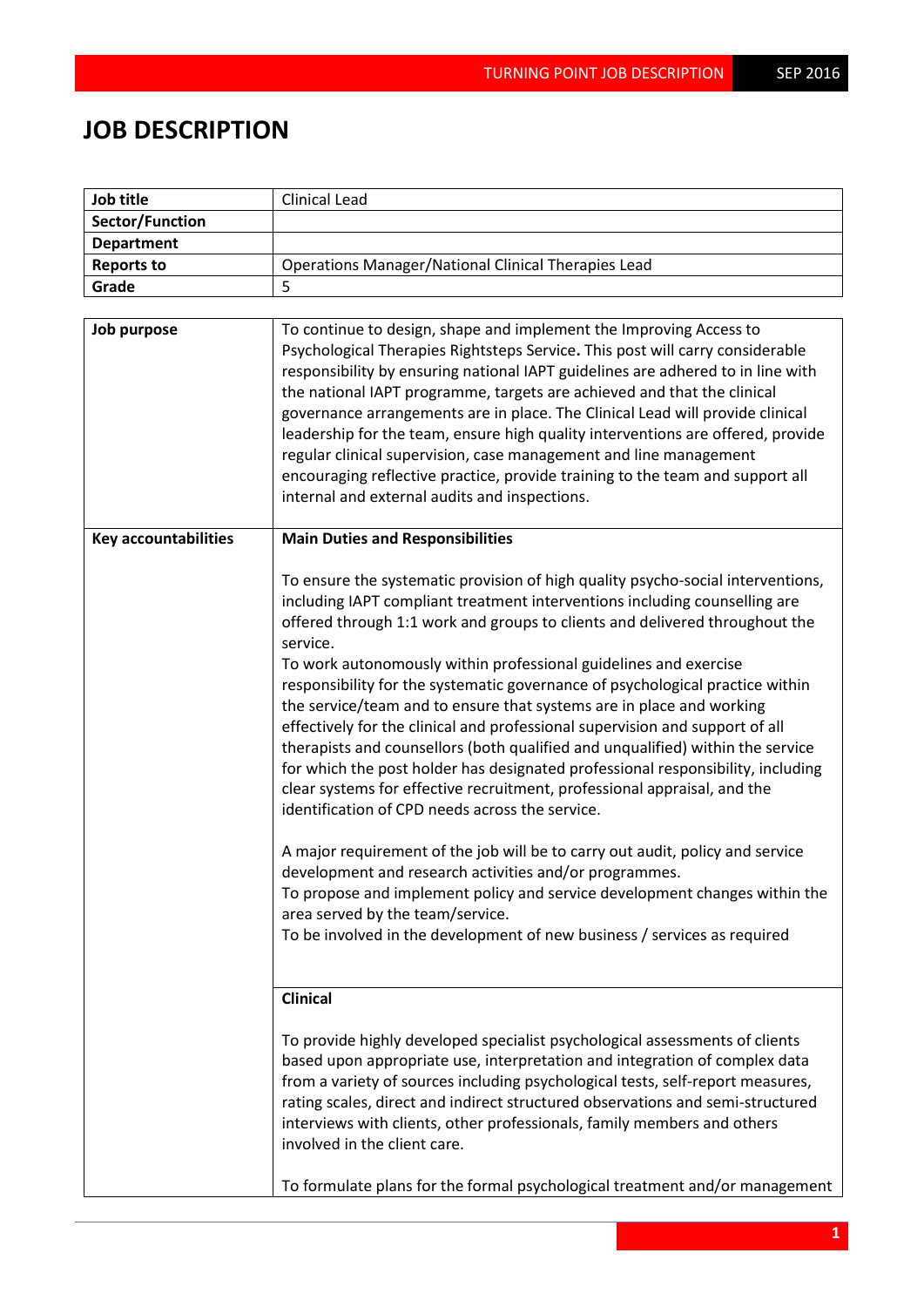of a client relationship and barriers to well-being based upon an appropriate conceptual framework of the client problems, and employing methods based upon evidence of efficacy.

To be responsible for implementing a range of psychological interventions for individuals, carers, families and groups, adjusting and refining psychological formulations drawing upon different explanatory models and maintaining a number of provisional hypotheses.

To make highly skilled evaluations and decisions about treatment options taking into account both theoretical and therapeutic models and highly complex factors concerning historical and developmental processes that have shaped the individual, family or group.

To exercise full responsibility and autonomy for the treatment of and discharge of clients whose problems are managed as a psychologically based standard care plan, ensuring appropriate assessment, formulation and interventions, communicating with others involved with the care on a regular basis.

To provide expertise and specialist psychological advice, guidance and consultation to other professionals contributing directly to client's formulation, diagnosis and treatment plan.

To ensure that all members of the clinical team have access to a psychologically based framework, with particular reference to IAPT specific framework requirements for IAPT projects, through the provision of advice and consultation and the dissemination of psychological knowledge, research and theory.

To undertake risk assessment and risk management for relevant individual clients and to provide both general and specialist advice for therapists, counsellors and other professionals on psychological aspects of risk assessment and risk management.

To communicate in a highly skilled and sensitive manner, information concerning the assessment, formulation and treatment plans of clients under their care and to monitor and evaluate progress during the course of both uni and multi-disciplinary care.

To provide expertise and advice to facilitate the effective and appropriate provision of psychological care by all members of the team.

To provide expert consultation about the psychological care of the client group to staff and agencies outside the organisation, as appropriate.

To provide clinical supervision, case management and line management to members of the team in line with professional/national standards

To perform regular professional appraisals of staff within the service and to work jointly with the Operations Manager to provide feedback about all staff.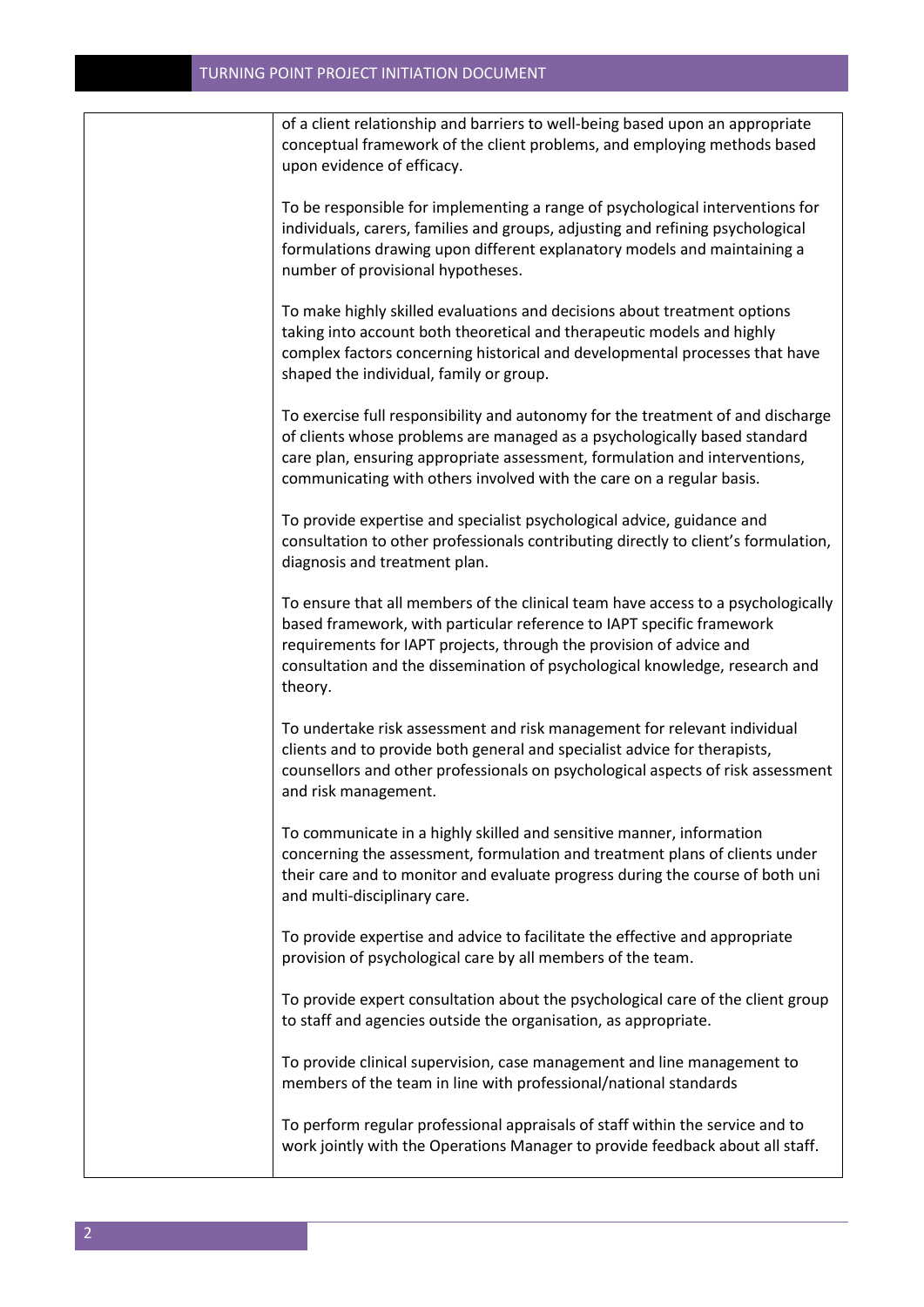| Assess and integrate issues surrounding work and employment and other areas<br>of life that impact on an individual's well-being (e.g. relationships, finances,<br>housing and self esteem) into the overall therapy process                                                                                                                                   |
|----------------------------------------------------------------------------------------------------------------------------------------------------------------------------------------------------------------------------------------------------------------------------------------------------------------------------------------------------------------|
| <b>Training and Supervision</b>                                                                                                                                                                                                                                                                                                                                |
| To undergo training as required to meet service developments/ specification,<br>such as IAPT requirements                                                                                                                                                                                                                                                      |
| To meet regularly with members of the team on an individual basis and to<br>meet regularly with the team for training and supervision as per IAPT<br>guidelines.                                                                                                                                                                                               |
| To ensure, facilitate and co-ordinate the efficient use of supervisory and<br>training resources for the development of therapists in the service.                                                                                                                                                                                                             |
| To support and offer training to other services in Turning Point, particularly<br>IAPT services and clinical/psychological services                                                                                                                                                                                                                            |
| Professional                                                                                                                                                                                                                                                                                                                                                   |
| Ensure the maintenance of standards of practice according to the employer<br>and any regulating, professional and accrediting bodies (e.g. BPS, UKCP, BACP<br>and BABCP), and keep up to date on new recommendations/guidelines set by<br>the department of health (e.g. NHS plan, National Service Framework, National<br>Institute for Clinical Excellence). |
| To independently maintain registration as professionally relevant and maintain<br>accreditation with the BABCP.                                                                                                                                                                                                                                                |
| To ensure the development, maintenance and dissemination of the highest<br>professional standards of psychological practice in the service.                                                                                                                                                                                                                    |
| To take a leading role in monitoring and evaluating the service by initiating,<br>designing and undertaking/supervising clinical related research and evaluation<br>projects.                                                                                                                                                                                  |
| Ensure that client confidentiality is protected at all times.                                                                                                                                                                                                                                                                                                  |
| Be aware of, and keep up to date with advances in the spheres of CBT and<br>other agreed psychological therapies.                                                                                                                                                                                                                                              |
| Attend clinical/managerial supervision on a regular basis as agreed with the<br>Operations Manager.                                                                                                                                                                                                                                                            |
| Participate in individual performance review and respond to agreed objectives.                                                                                                                                                                                                                                                                                 |
| Keep up to date all records in relation to continued professional development<br>(CPD) and ensure personal development plan maintains up to date specialist<br>knowledge of latest theoretical and service delivery models/developments.                                                                                                                       |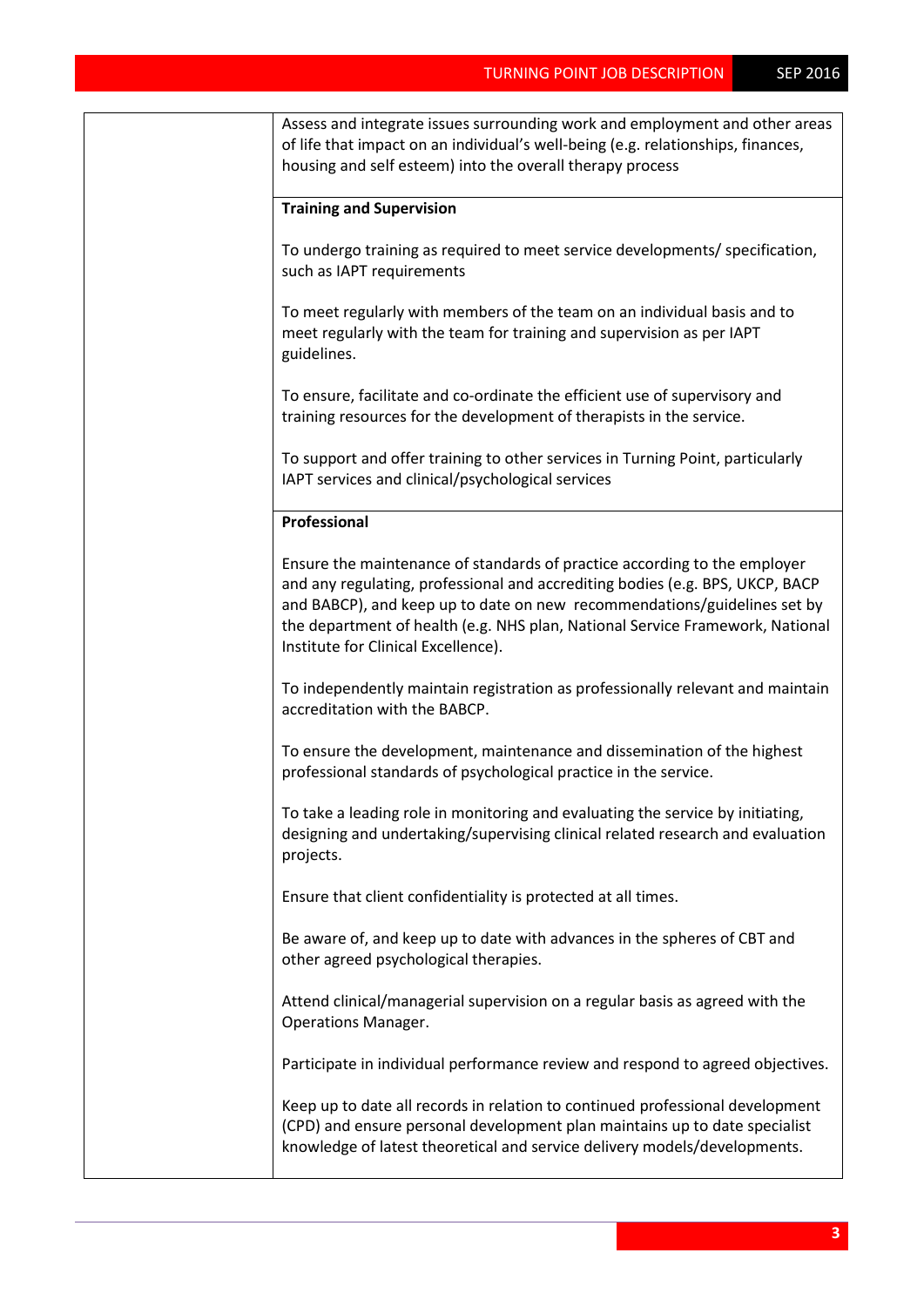Attend relevant conferences / workshops in line with identified professional objectives. To maintain and develop IT skills appropriate to the demands of the post. **Advisory / Liaison** Provide an advisory service on matters related to the practice and delivery of Cognitive Behavioural Therapy and other psychological interventions to individuals/groups/committees across the Mental Health Trust, Primary Care Trust, Secondary Care Trust and other voluntary agencies. Promote and maintain links with Primary Care and Secondary Care Staff to help co-ordinate the provision of an effective Psychological Therapies Service. **General** To contribute to the development of best practice within the service. To maintain up-to-date knowledge of legislation, national and local policies and procedures in relation to Mental Health and Primary Care Services. All employees have a duty and responsibility for their own health and safety and the health of safety of colleagues, patients and the general public. All employees have a responsibility and a legal obligation to ensure that information processed for both patients and staff is kept accurate, confidential, secure and in line with the Data Protection Act (1998) and Security and Confidentiality Policies. It is the responsibility of all staff that they do not abuse their official position for personal gain, to seek advantage of further private business or other interests in the course of their official duties. This Job Description does not provide an exhaustive list of duties and may be reviewed in conjunction with the post holder in light of service development. Turning Point is committed to valuing and promoting diversity in employment, service delivery practices and its' general environment. An expectation of all posts within Turning Point is that each individual will take responsibility for promoting open, inclusive and accessible service provision, staff development and a culture that values and respects difference. Turning Point's model 'Rightsteps' is designed to support 'Working for Wellbeing' and provides an integrated health and social care service for clients. This approach embeds the notion of well-being and recovery and promotes personal responsibility for lifestyle choices, risk taking and self- management of mental well-being. The post holder will work with people with different cultural backgrounds and

ages, using interpreters when necessary and should be committed to equal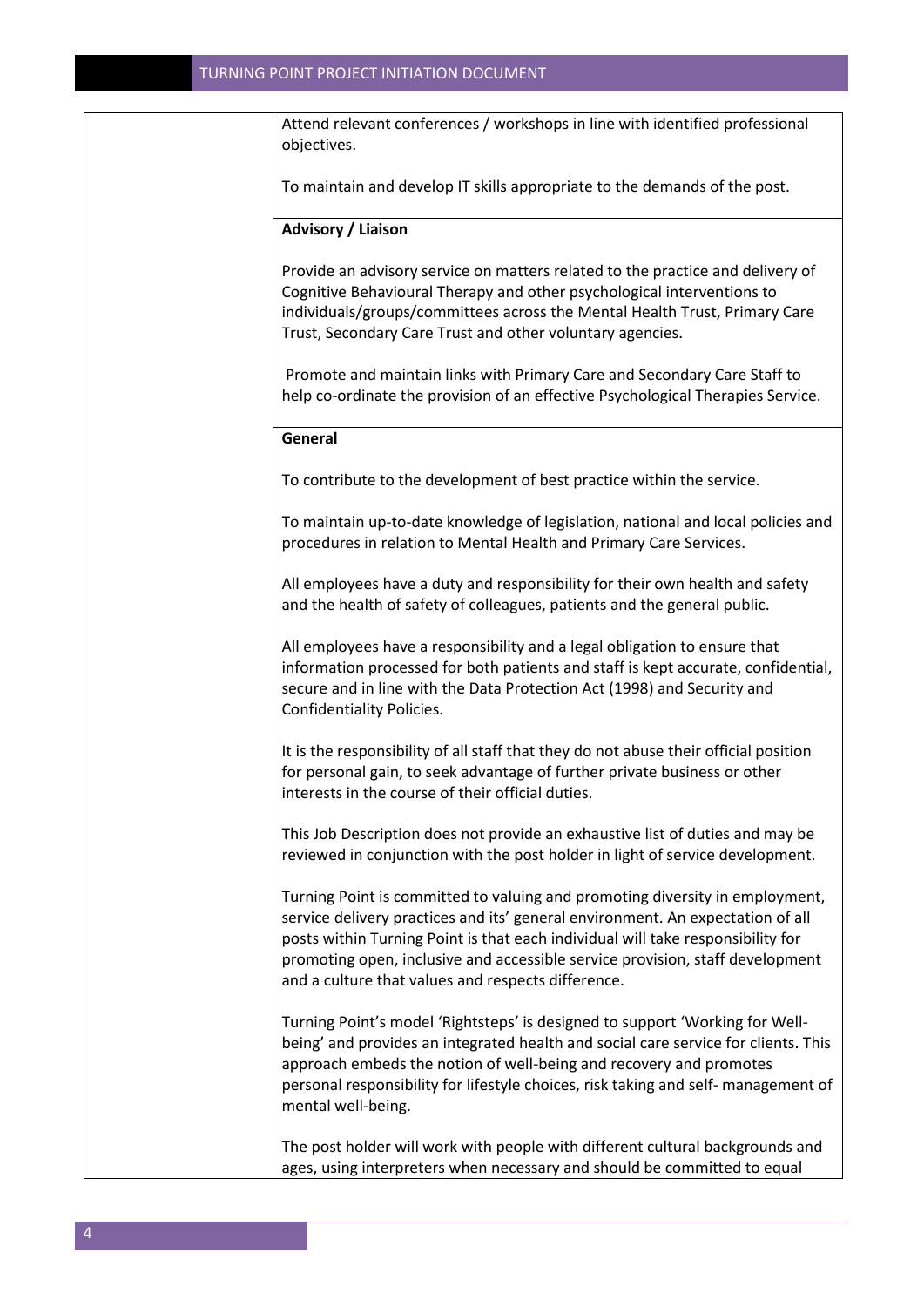|                   | opportunities            |  |  |
|-------------------|--------------------------|--|--|
|                   |                          |  |  |
|                   |                          |  |  |
| <b>Dimensions</b> | Direct reports           |  |  |
|                   | Total staff overseen     |  |  |
|                   | Internal contacts        |  |  |
|                   | <b>External contacts</b> |  |  |
|                   | Planning outlook         |  |  |
|                   | Problems solved          |  |  |
|                   | Financial authority      |  |  |

## **PERSON SPECIFICATION**

| Job title     | <b>Clinical Lead</b>                                                                                                                |                                                                                                                                            |
|---------------|-------------------------------------------------------------------------------------------------------------------------------------|--------------------------------------------------------------------------------------------------------------------------------------------|
|               |                                                                                                                                     |                                                                                                                                            |
| Personal      | Essential                                                                                                                           | <b>Desirable</b>                                                                                                                           |
| effectiveness | A commitment to, and demonstration of,<br>the values of Turning Point personally<br>and from a leadership behaviours<br>perspective | Personal experience of using health and<br>social care services, through friends family<br>or themselves. This may include<br>counselling. |
|               | An ability to interact effectively with staff<br>from all disciplines.                                                              |                                                                                                                                            |
|               | An ability to interact with people with<br>acute distress and/or mental ill health.                                                 |                                                                                                                                            |
|               | Ability to work independently, reliably<br>and consistently with work agreed and<br>managed at regular intervals.                   |                                                                                                                                            |
|               | An interest in working with issues that<br>affect individuals' well-being and adopt a<br>recovery approach.                         |                                                                                                                                            |

| <b>Technical</b> | Essential                                                                                                                        | Desirable                                                                                                 |
|------------------|----------------------------------------------------------------------------------------------------------------------------------|-----------------------------------------------------------------------------------------------------------|
| effectiveness    | Able to lead the clinical direction of a<br>service and make decisions and<br>judgements about the best possible way<br>forward. | Completed clinical audits within a service<br>Experience of leading and carrying out<br>research projects |
|                  | Full range of skills and competencies as<br>laid out in the competence framework                                                 |                                                                                                           |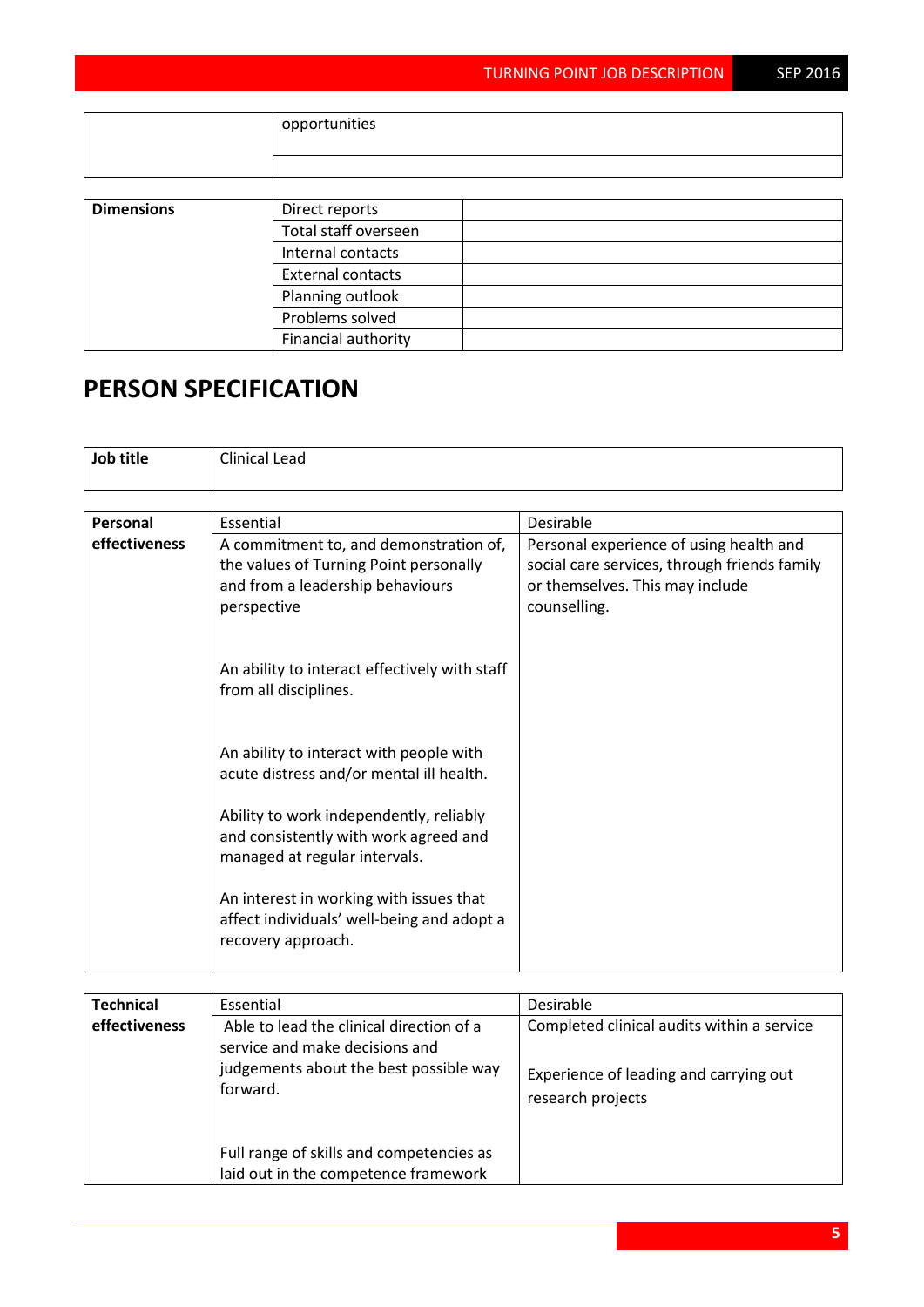| for CBT (Roth and Pilling 2007)                                                  |  |
|----------------------------------------------------------------------------------|--|
| Computer literate                                                                |  |
|                                                                                  |  |
| <b>Excellent verbal and written</b><br>communication skills                      |  |
|                                                                                  |  |
| Has received training (either formal of                                          |  |
| through experience) and carried out risk<br>assessments within scope of practice |  |
| Excellent understanding of issues                                                |  |
| surrounding clinical risk                                                        |  |
| Able to develop good therapeutic                                                 |  |
| relationships with clients                                                       |  |
| Able to develop good professional                                                |  |
| relationships with staff and partners.                                           |  |
| Trained in provision of supervision for                                          |  |
| <b>CBT</b>                                                                       |  |
| Demonstrates an understanding of                                                 |  |
| anxiety, depression and well-being issues                                        |  |
| how it may present in Primary and                                                |  |
| Secondary Care                                                                   |  |
| Demonstrates an understanding of the                                             |  |
| national IAPT service and how it links                                           |  |
| with governmental objectives                                                     |  |
| Demonstrates a knowledge of the issues                                           |  |
| surrounding work and other social factors                                        |  |
| the impact it can have on mental health /                                        |  |
| benefits & employment systems                                                    |  |
| Knowledge of medication used in anxiety                                          |  |
| and depression and other common                                                  |  |
| mental health problems                                                           |  |
| Demonstrates an understanding for the                                            |  |
| need to use evidence based psychological                                         |  |
| therapies and how it relates to this post                                        |  |
| An understanding of psychological and                                            |  |
| social interventions applied to common                                           |  |
| mental health problems                                                           |  |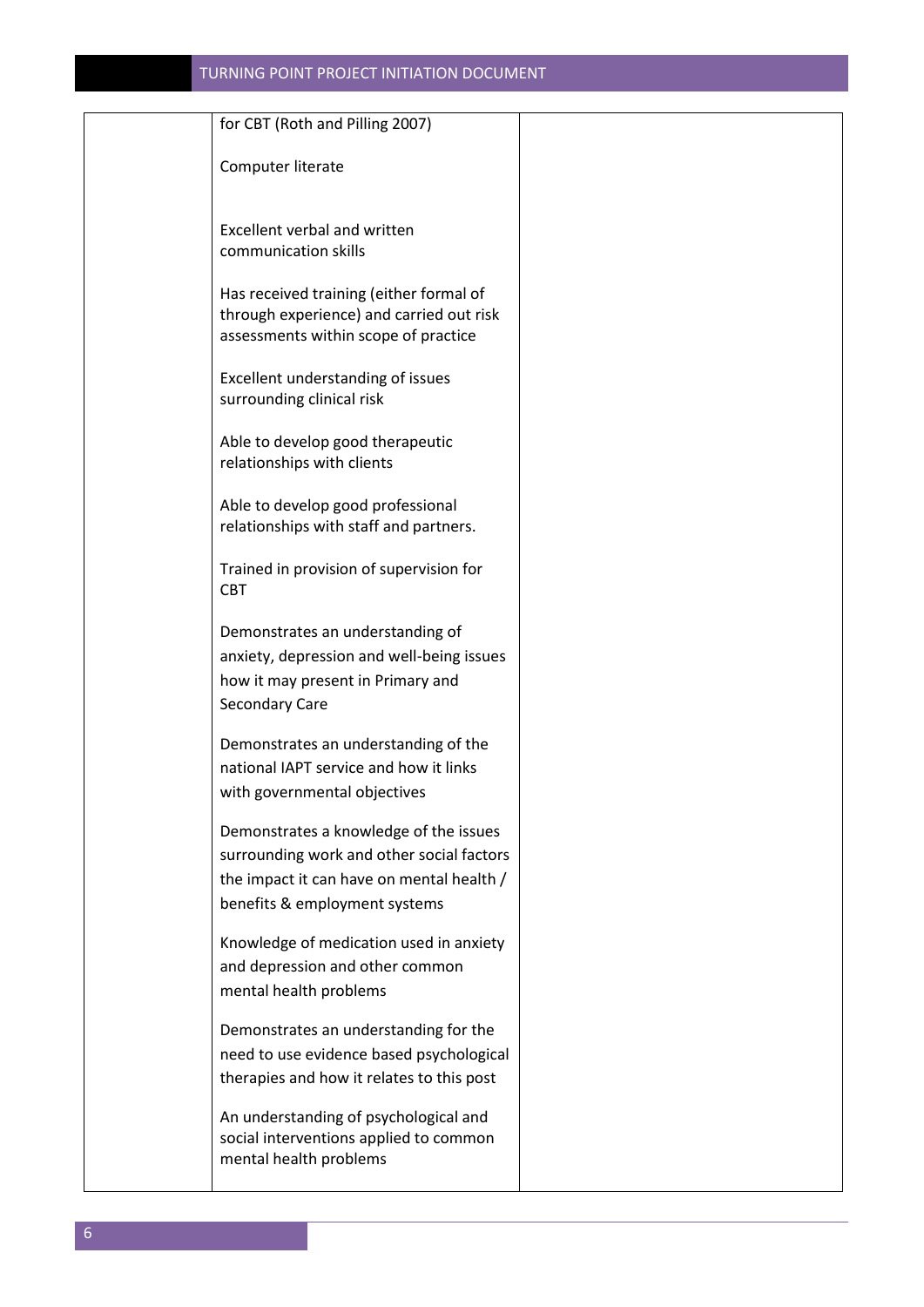| <b>Acquired</b> | Essential                                                                                                                      | Desirable                                                                            |
|-----------------|--------------------------------------------------------------------------------------------------------------------------------|--------------------------------------------------------------------------------------|
| experience &    | Masters in Cognitive Behavioural Therapy                                                                                       | HCPC registration as a Practitioner                                                  |
| qualifications  | or working toward / willing to work                                                                                            | Psychologist                                                                         |
|                 | towards if holds a Post Graduate Diploma                                                                                       | Doctorate in Clinical Psychology or                                                  |
|                 |                                                                                                                                | equivalent                                                                           |
|                 | In Cognitive Behavioural Therapy                                                                                               |                                                                                      |
|                 | <b>BABCP</b> accredited.                                                                                                       | Worked in a service where agreed targets in<br>place demonstrating clinical outcomes |
|                 | Delivering and coordinating psychological<br>services                                                                          |                                                                                      |
|                 | Experience of leading a mental health<br>service where multi- disciplinary working<br>was embraced as part of service delivery |                                                                                      |
|                 | Experience of working in either Primary<br>or Secondary Care Services                                                          |                                                                                      |
|                 | Expertise and knowledge across the<br>spectrum of an IAPT service                                                              |                                                                                      |
|                 | Experience of providing clinical<br>supervision and case management                                                            |                                                                                      |
|                 | Experience of providing line management                                                                                        |                                                                                      |
|                 | Ability to meet agreed/specified service<br>targets                                                                            |                                                                                      |
|                 | Ability to manage own caseload and time                                                                                        |                                                                                      |
|                 | Demonstrates high standards in written<br>communication                                                                        |                                                                                      |
|                 | Able to write clear reports and letters to<br>referrers                                                                        |                                                                                      |
|                 | Experience of developing and<br>implementing new models of service<br>delivery including new business                          |                                                                                      |
|                 | Able to attend supervision training as<br>part of on-going Continuing Professional<br>Development                              |                                                                                      |